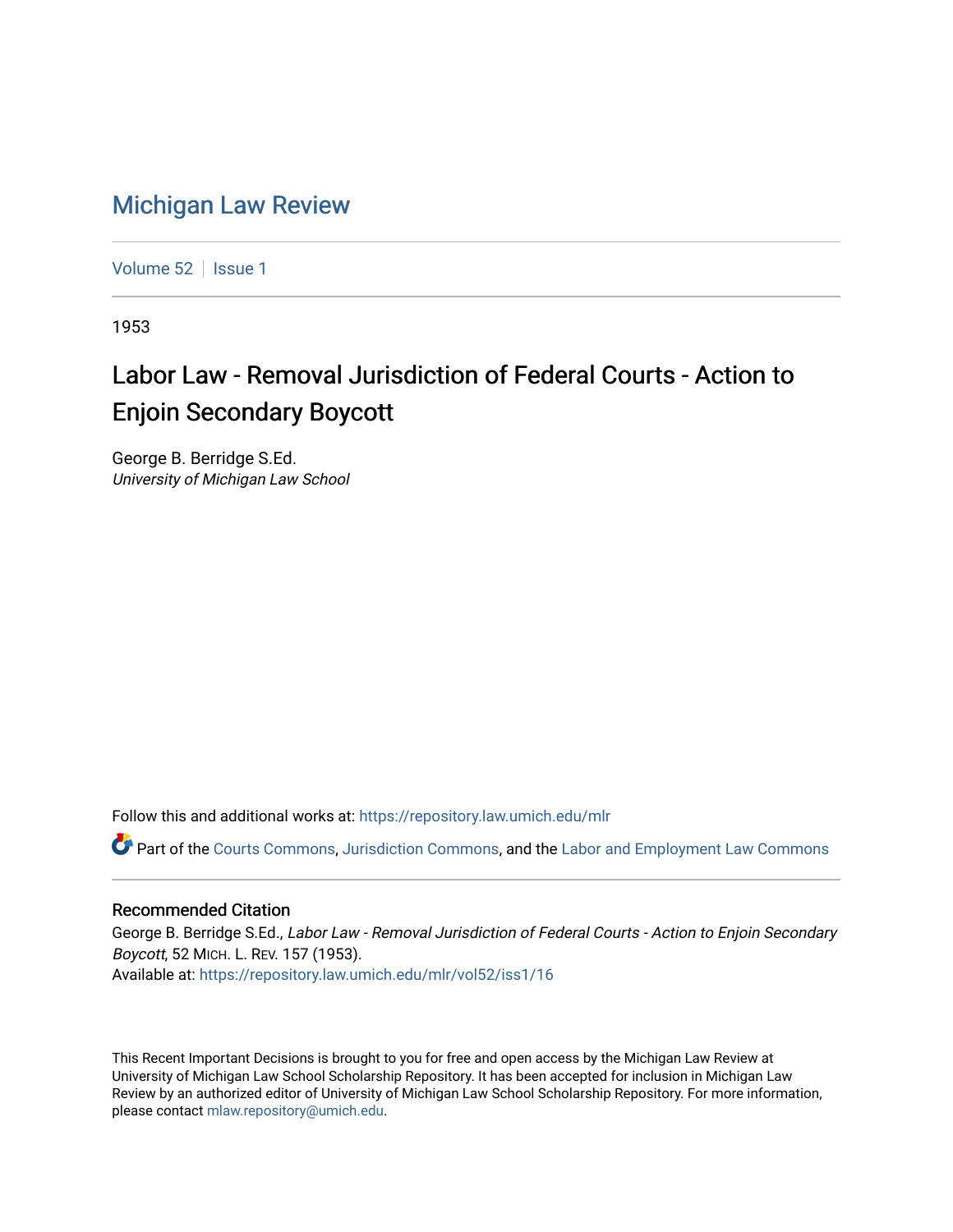LABOR LAW-REMOVAL JURISDICTION OF FEDERAL COURTS-ACTION TO ENJOIN SECONDARY BoYCOTr-Plaintiff, a Michigan trucking company subject to the LMRA,<sup>1</sup> brought suit in a Michigan court against defendant, a local of the Teamsters Union, for an injunction and \$50,000 damages. Plaintiff alleged that defendant's conduct in attempting to coerce plaintiff's employees to become members of the Teamsters Union was an illegal combination and conspiracy under Michigan law and a violation of the Michigan antitrust laws.<sup>2</sup> Defendant removed the case to a federal district court on the theory that certain specific acts alleged by plaintiff would constitute an unlawful secondary boycott under the LMRA and that plaintiff had therefore stated a cause of action under section 303 of that act. After the court had denied a motion to remand, plaintiff struck out its request for damages and again moved to remand. This motion was also denied, whereupon plaintiff petitioned the court of appeals for a writ of mandamus directing the district court to remand the action. *Held,* mandamus denied. The district court had original jurisdiction of plaintiff's claim, even apart from the request for damages, since the LMRA was "directly involved." Direct Transit Lines, Inc. v. Local 406, International *Brotherhood of Teamsters, Chauffeurs,. Warehousemen and Helpers of America,*  A F. L., (6th Cir. 1952) 199 F. (2d) 89.

A general requirement for removal of a case to a federal court is that the action removed be one "of which the district courts of the United States have original jurisdiction. . . ."<sup>3</sup> Section 303 (b) of the LMRA provides that anyone injured by conduct in violation of section  $303$  (a), which forbids certain types of secondary action by unions, may recover the damages sustained in any state or federal district court. Assuming that the court below was correct in its view that at least part of the conduct alleged fell within the scope of section 303 (a), the court obviously had some justification for treating plaintiff's claim for damages as one over which it had original jurisdiction, even though plaintiff intended to state a cause of action solely under state law.4 Consequently,

1 Labor-Management Relations Act, 1947, 61 Stat. L. 136 (1947), as amended, 29 U.S.C. (Supp. V, 1952) §§141-197.

<sup>2</sup>Specffically, Mich. Comp. Laws (1948) §§445.701, 445.762.

s 28 U.S.C. (Supp. V, 1952) §144l(a).

4 Pocahontas Terminal Corp. v. Portland Building &: Construction Trade Council, (D.C. Me. 1950) 93 F. Supp. 217. But query the soundness of this view. "Of course the party who brings a suit is master to decide what law he will rely upon and therefore does party who brings a suit is inaster to declare what law het win tely upon and ineterore does<br>determine whether he will bring a 'suit arising under' the  $\ldots$  law of the United States<br>by his declaration or bill." Holmes, J., U.S. 22 at 25, 33 S.Ct. 410 (1913). Should it make any difference whether plaintiff actually has no state cause of action due to federal pre-emption of the field?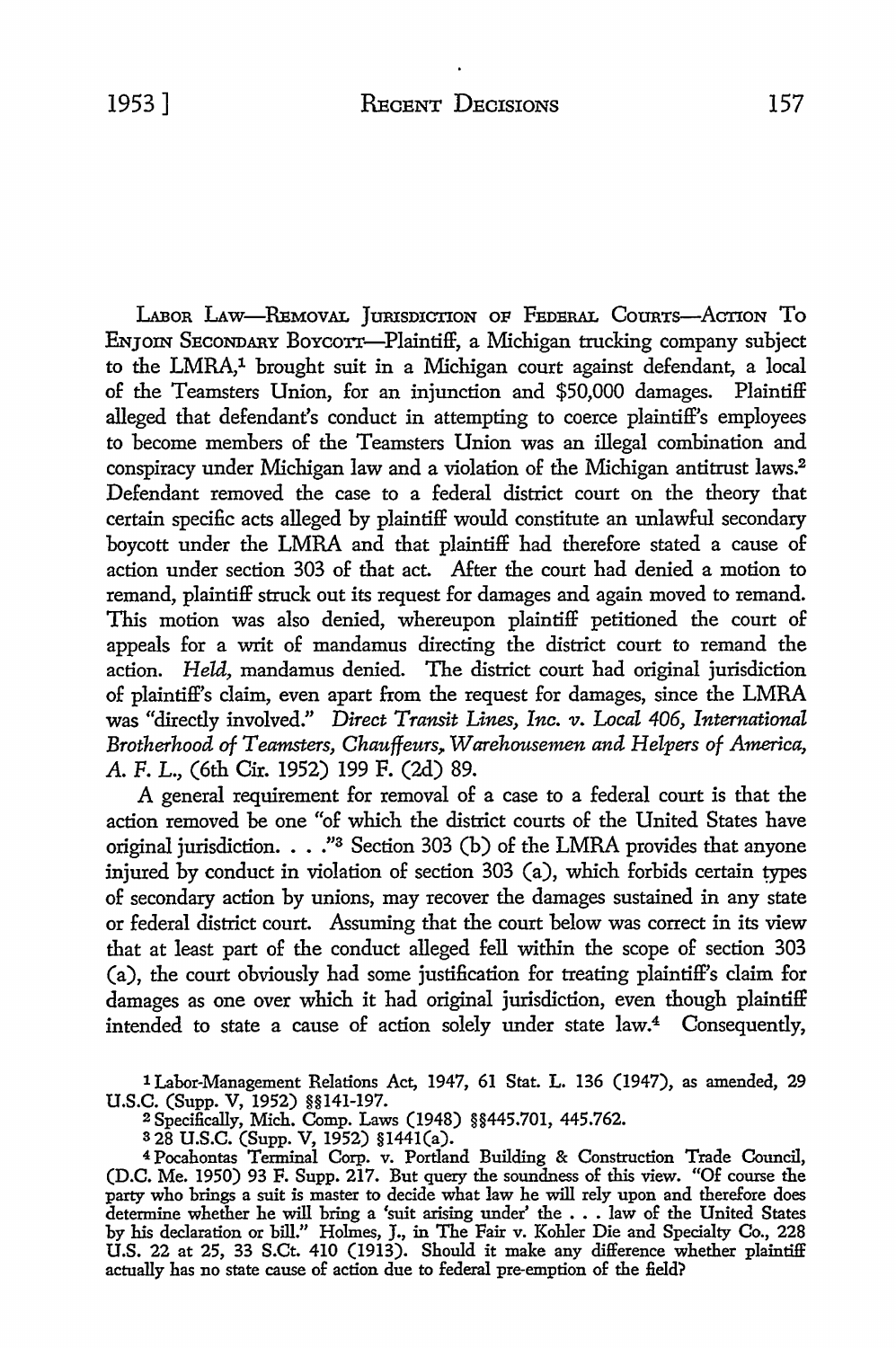jurisdiction over the subject matter of the claim for injunctive relief could conceivably have been sustained on any one of three theories: (1) that plaintiff's claim for an injunction "arose under" the LMRA within the meaning of section 1337, Title 28, U. S. C.;<sup>5</sup> (2) that plaintiff's original claim was a single cause of action, based on federal law as to damages and on state law as to injunctive relief;6 (3) that plaintiff's original claim consisted of two separate causes of action, one federal and one state, both properly removable by virtue of section 1441 (c), Title 28, U. S. C.<sup>7</sup> By resting its decision in part<sup>8</sup> on the ground that the LMRA was "directly involved" the court of appeals clearly sustained the district court's jurisdiction under the first, or federal question, theory. This appears to be questionable. No provision of the LMRA, including section  $303$ ,<sup>9</sup> gave plaintiff any right to the injunctive relief requested.<sup>10</sup> There is no doubt that at least as far as the federal courts are concerned the LMRA gives the NLRB exclusive original jurisdiction to restrain conduct in violation of the act, except as otherwise provided in respects here immaterial.<sup>11</sup> Even assuming as did the court below that certain allegations could be construed as charging fraud or violence, and that the requirements of the Norris-LaGuardia Act<sup>12</sup> could be met, still, if the violence itself constituted an unfair labor practice, a federal court could grant no injunctive relief upon private suit by virtue of any provision of the LMRA.18 And if the violence in itself were not a violation of the act there would be no basis for saying it arose under the act. It is submitted that these principles are now so firmly established that, to use the test of *Bell v. Hood*,<sup>14</sup> a request for injunctive relief under the LMRA in this type of case is "wholly unsubstantial" and "so patently without merit"

5 28 U.S.C. (Supp. V, 1952) §1337, which gives district courts "original jurisdiction of any civil action or proceeding arising under any Act of Congress regulating commerce....

<sup>6</sup> In this case, under the doctrine of Hum v. Oursler, 289 U.S. 238, 53 S.Ct. 586 (1933), the court might retain jurisdiction after amendment had removed the federal ground for relief. Brown v. Eastern States Corp., (4th Cir. 1950) 181 F. (2d) 26, cert. den. 340 U.S. 864, 71 S.Ct. 88 (1950).

728 U.S.C. (Supp. V, 1952) §1441(c). This section provides that "whenever a separate and independent claim or cause of action, which would be removable if sued upon alone, is joined with one or more otherwise non-removable claims or causes of action, the entire case may be removed and the district court may determine all issues therein. . . ."

s The court also appeared to feel that jurisdiction could be sustained under the second theory.

<sup>9</sup> Bakery Sales Drivers Local Union No. 33 v. Wagshal, 333 U.S. 437, 68 S.Ct. 630 (1948); Amalgamated Assn. of Street, Electric Ry. & Motor Coach Employees of America v. Dixie Motor Coach Corp., (8th Cir. 1948) 170 F. (2d) 902.

10 Amazon Cotton Mill Co. v. Textile Workers Union of America, (4th Cir. 1948) 167 F. (2d) 183; Walker v. United Mine Workers of America, (D.C. Pa. 1952) 105 F. Supp. 608; Dynamic Mfrs., Inc. v. Local 614 of the Gen. Drivers, Warehousemen & Helpers of America, (D.C. Mich. 1952) 103 F. Supp. 651; Department Store Service, Inc. v. "John Doe,'' (D.C. N.Y. 1951) 98 F. Supp. 870.

<sup>11</sup>See §§lO(a), lO(e), lO(f), lO(j), 10(1), 208, 301, and 303, 61 Stat. L. 136 et seq. (1947), as amended.

1247 Stat. L. 70 (1932), 29 U.S.C. (1946) §§101-115.

1s Rock Hill Printing & Finishing Co. v. Berthiaume, (D.C. S.C. 1951) 97 F. Supp. 451, and cases cited in note 10 supra.

14 327 U.S. 678, 66 S.Ct. 773 (1946).